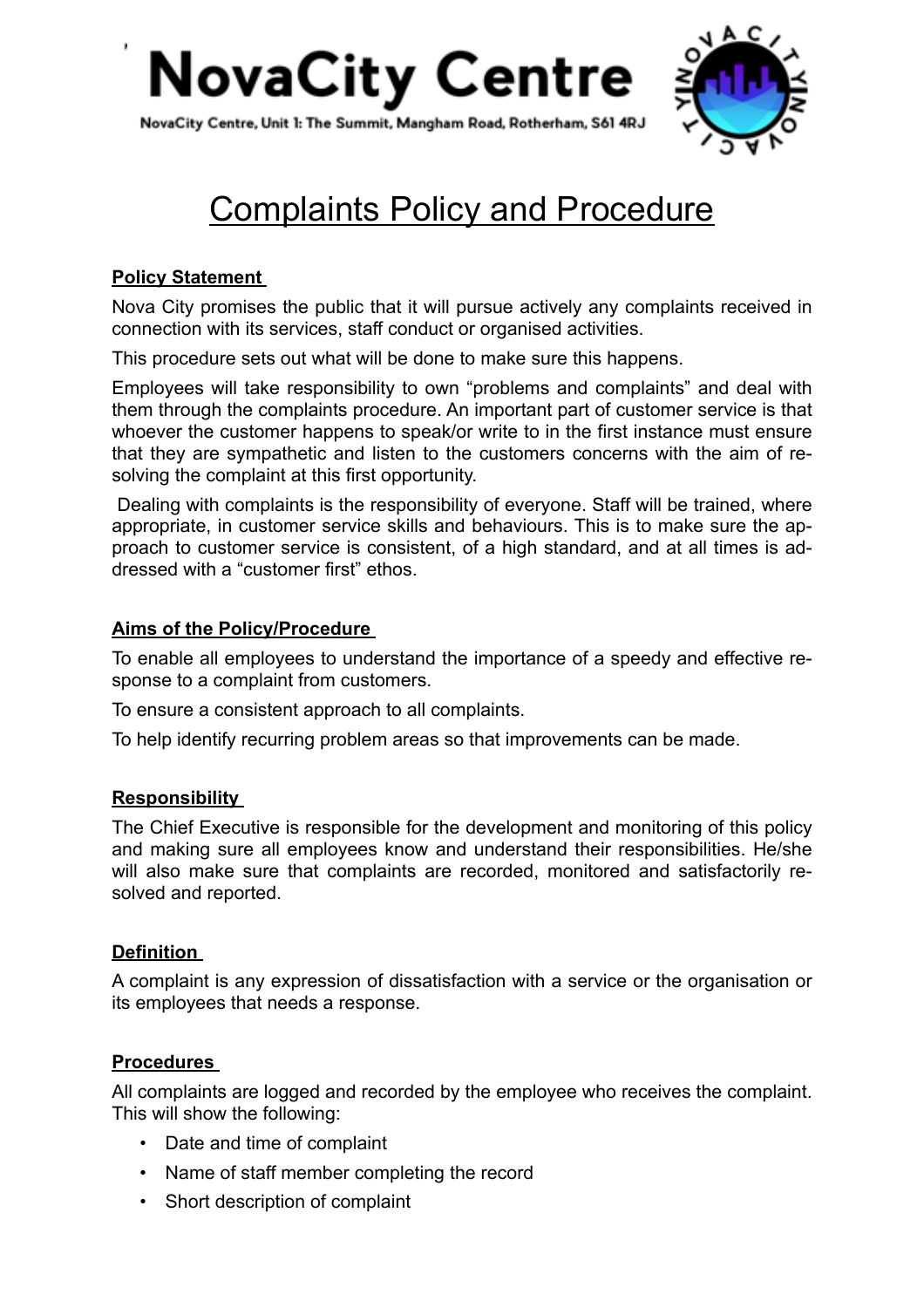- Action taken
- Outcomes

Complaints can be received by:

Letter

Email

**Telephone** 

Face to face

The individual who logs the complaint is responsible for informing the Manager/s this has happened and making sure the information is accurate and logged as soon as possible.

This recording is vital in making sure the customer is not repeatedly asked for information again, should the complaint be escalated.

Outcomes are recorded when the complaint has been resolved to the satisfaction of the customer.

#### **Timescales**

The aim is to resolve all complaints as swiftly as possible. All complaints will be acknowledged via letter/email within 5 working days of receipt. Complainants will be advised in this communication of the complaints procedure and details of who they can speak to about it. This will be supplied at all stages.

#### **Procedures**

There are three stages to the complaints procedures:

#### **Stage 1 Resolve at the first point of contact**

All attempts should be made to resolve the complaint immediately by the person who receives the complaint, at this first point of contact. It is envisaged that the majority of complaints will be resolved at this stage.

If the customer decides they are not satisfied, or the member of staff is unable to resolve the issue, then the complaint moves to Stage Two.

The complaint must be documented at this stage

#### **Stage 2 Line / Duty Manager**

It is envisaged that all complaints should be resolved and dealt with satisfactorily from the viewpoint of the customer at this stage. The complaint will be reviewed by a Line Manager who will investigate and respond to the customer within 10 working days.

If the customer is not satisfied they have the right for their complaint to be dealt with by the Manager

#### **Stage 3 Escalated Complaint to Directors**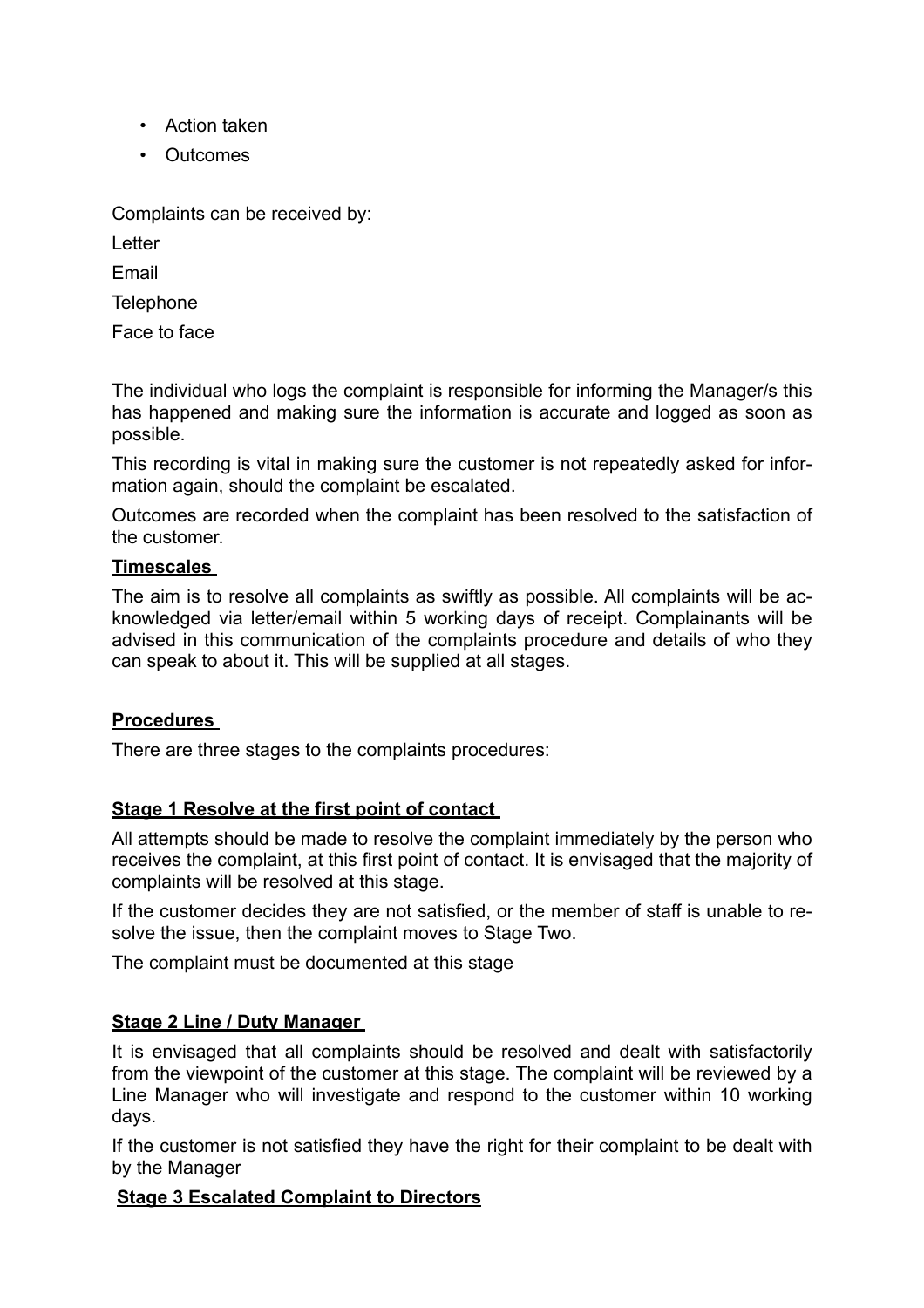Complaints at this stage are considered to be very serious. The complaint is passed to the Chief Executive to deal with. He/she will investigate the complaint and after gathering all evidence will give an appropriate written response to the complainant within 5 working days. If this is not possible the customer will be kept updated regularly on progress whilst the complaint is being investigated.

It is the intention that all complaints will be resolved at this point.

#### **Complaints about the Chief Executive**

If the complaint is about the Chief Executive, customers will be invited to complain to the Chair of the Board of Directors. In these instances, it is the responsibility of the Board to resolve the issue. A representative from the Board will send the customer a full written response within two days of its meeting.